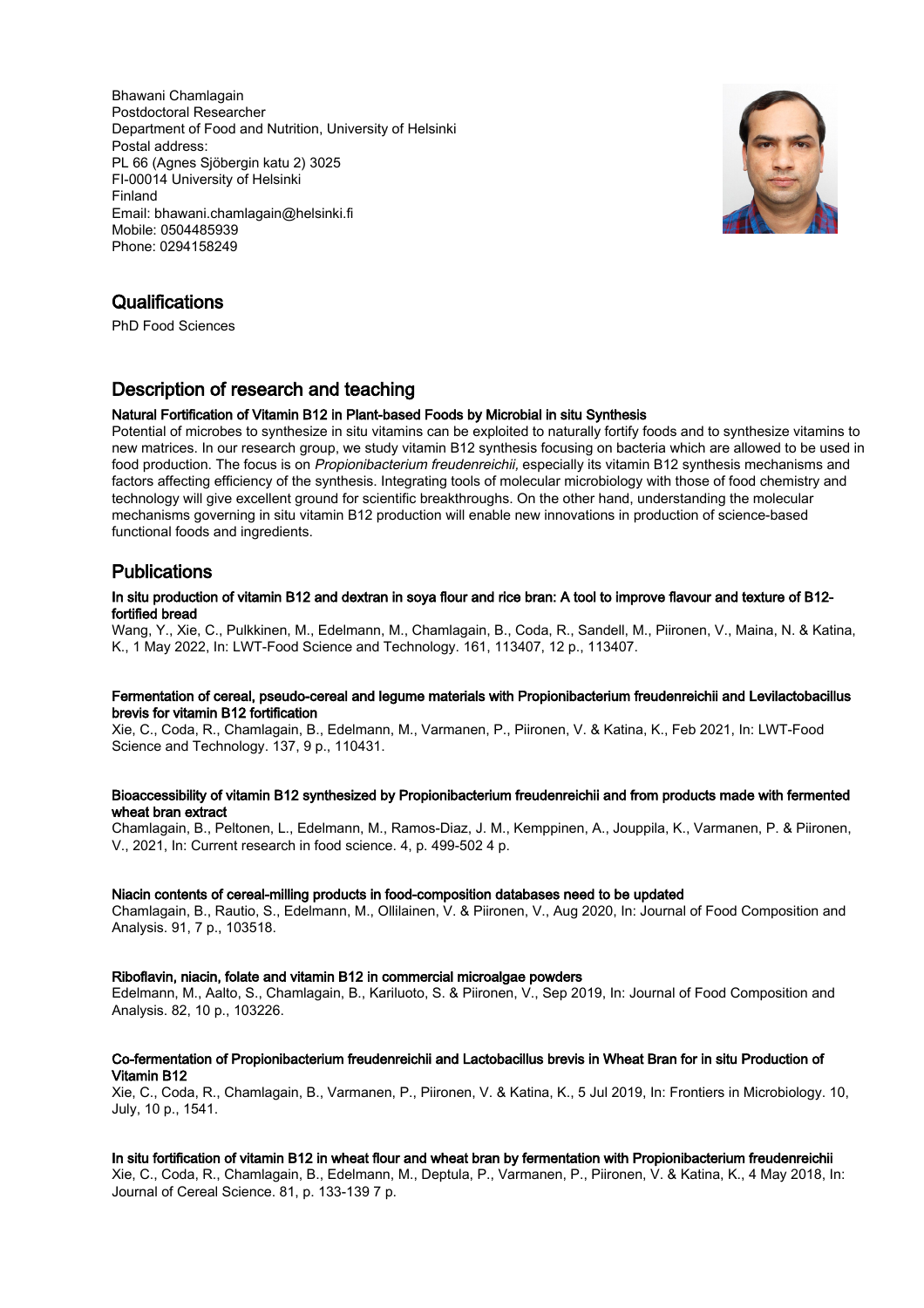### In situ production of active vitamin B12 in cereal matrices using Propionibacterium freudenreichii

Chamlagain, B., Sugito, T. A., Deptula, P., Edelmann, M., Kariluoto, S., Varmanen, P. & Piironen, V., Jan 2018, In: Food Science & Nutrition. 6, 1, p. 67-76 10 p.

### Bioprosessoinnilla B12-vitamiinia vilja- ja palkokasvipohjaisiin elintarvikkeisiin

Chamlagain, B. & Edelmann, M., 14 Dec 2017, In: Kehittyvä Elintarvike. 28, 6, p. 50-51 2 p.

### Microbial Metabolic Networks at the Mucus Layer Lead to Diet-Independent Butyrate and Vitamin B12 Production by Intestinal Symbionts

Belzer, C., Chia, L. W., Aalvink, S., Chamlagain, B., Piironen, V., Knol, J. & de Vos, W. M., 19 Sep 2017, In: mBio. 8, 5, 14 p., ARTN e00770-17.

### Biofortification of riboflavin and folate in idli batter, based on fermented cereal and pulse, by Lactococcus lactis N8 and Saccharomyces boulardii SAA655

Rajendran, S. C. C., Chamlagain, B., Kariluoto, S., Piironen, V. & Saris, P. E., 3 May 2017, In: Journal of Applied Microbiology. 122, 6, p. 1663-1671 9 p.

### Food-Like Growth Conditions Support Production of Active Vitamin B12 by Propionibacterium freudenreichii 2067 without DMBI, the Lower Ligand Base,or Cobalt Supplementation

Deptula, P., Chamlagain, B., Edelmann, M., Sangsuwan, P., Nyman, T. A., Savijoki, K., Piironen, V. & Varmanen, P., 8 Mar 2017, In: Frontiers in Microbiology. 8, 11 p., 368.

### Comparative genomics and physiology of the butyrate-producing bacterium Intestinimonas butyriciproducens

Nam Bui, T. P., Shetty, S., Lagkouvardos, I., Ritari, J., Chamlagain, B., Douillard, F., Paulin, L. G., Piironen, V., Clavel, T., Plugge, C. M. & de Vos, W. M., 7 Oct 2016, In: Environmental microbiology reports. 8, 6, p. 1024-1037 14 p.

### Stability of added and in situ-produced vitamin B12 in breadmaking

Edelmann, M., Chamlagain, B. S., Santin, M., Kariluoto, S. & Piironen, V., 10 Feb 2016, In: Food Chemistry. 204, p. 21-28 8 p.

### Effect of the lower ligand precursors on vitamin B12 production by food-grade Propionibacteria

Chamlagain, B., Deptula, P., Edelmann, M., Kariluoto, S., Grattepanche, F., Lacroix, C., Varmanen, P. & Piironen, V., 2016, In: LWT-Food Science and Technology. 72, p. 117-124 8 p.

Letter to the editor on 'Enhancing vitamin B<sub>12</sub> content in soy-yogurt by *Lactobacillus reuteri*, IJFM. 206:56–59'<br>Varmanen, P. K., Deptula, P., Chamlagain, B. S. & Piironen, V. I., 2016, In: International Journal of Food 228, p. 33 1 p.

### BluB/CobT2 fusion enzyme activity reveals mechanisms responsible for production of active form of vitamin B 12 by Propionibacterium freudenreichii

Deptula, P., Kylli, P. T., Chamlagain, B. S., Holm, L. U. T., Kostiainen, R. K., Piironen, V. I., Savijoki, K. K. & Varmanen, P. K., 23 Nov 2015, In: Microbial Cell Factories. 14, 12 p., 186 .

### Ultra-high performance liquid chromatographic and mass spectrometric analysis of active vitamin B12 in cells of Propionibacterium and fermented cereal matrices

Chamlagain, B., Edelmann, M., Kariluoto, S., Ollilainen, V. & Piironen, V., 2015, In: Food Chemistry. 166, p. 630-638 9 p.

Trends of antibiotic resistance in mesophilic and psychrotrophic bacterial populations during cold storage of raw milk Munsch-Alatossava, P., Gauchi, J-P., Chamlagain, B. & Alatossava, T., 2012, In: ISRN Microbiology. 2012, Art. No. 918208, 13 p.

**Projects**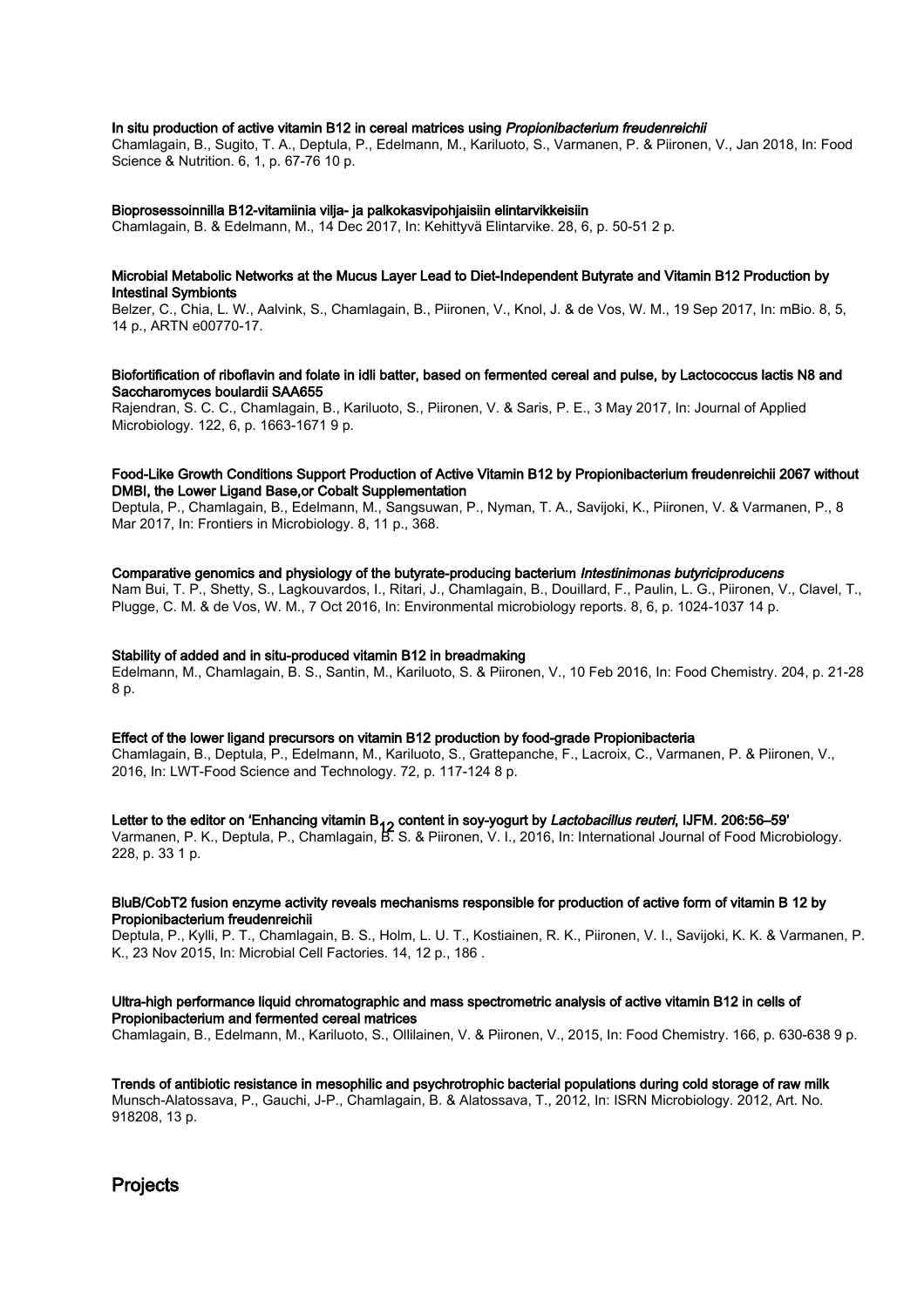### B12WEGAIN: Natural vitamin B12 fortification of future foods by bioprocessing and controlled cell-lysis of Propionibacterium freudenreichii

Varmanen, P., Piironen, V., Sillanpää, L. A., Loivamaa, I., Savijoki, K., Chamlagain, B. & Edelmann, M. 01/01/2021 → 31/12/2023

### Molecular basis for natural vitamin B12 fortification of emerging new foods by utilization of Propionibacterium freudenreichii

Piironen, V., Loivamaa, I., Edelmann, M., Chamlagain, B., Savijoki, K., Varmanen, P., Sillanpää, L. A. & Zhang, R. 01/09/2019 → 31/08/2023

### Leg4Life: Legumes for sustainable food system and healthy life

Pajari, A., Piironen, V., Vanhatalo, A., Simojoki, A., Jouppila, K., Kariluoto, S., Päivärinta, E., Konttinen, H., Hyytiäinen, K., Lombardini (former Lombardini-Riipinen), C., Lamminen, M., Alakukku, L., Chamlagain, B., Coda, R., Ertbjerg, P., Edelmann, M., Halmemies-Beauchet-Filleau, A., Itkonen, S., Katina, K., Knaapila, A., Kokkonen, T., Kuoppala, K., Lampi, A., Mäkelä, P., Nurmi, V., Ramos-Diaz, J. M., Salonen, A., Sandell, M., Sihvonen, M., Sontag-Strohm, T., Stoddard, F., Tenkanen, M. & Varmanen, P. 01/06/2019 → 31/08/2022

### B-GELS: Water-in-oleogel emulsions as vitamin B12 delivery and protective systems for plant-based products (Faculty of Agriculture and Forestry Proof of Concept Grant, University of Helsinki)

Valoppi, F. & Chamlagain, B. 01/09/2020 → 31/12/2020

### BIOB12: Vitamin B12-bioenriched wheat bran ingredients for food applications (BIOB12)

Piironen, V., Chamlagain, B., Edelmann, M., Varmanen, P. & Katina, K.  $01/07/2018 \rightarrow 30/06/2019$ 

### BIOFORCE: Bio-enriched bran ingredients - in situ synthesis of vitamin B12 and folate with propionibacteria and lactic acid bacteria

Piironen, V., Varmanen, P., Chamlagain, B., Edelmann, M. & Katina, K. 01/03/2017 → 31/03/2018

#### Natural Fortification of Foods: Microbial in situ Synthesis of Vitamin B12 and Folate in Cereal Matrix

Piironen, V., Varmanen, P., Chamlagain, B., Deptula, P., Edelmann, M., Kariluoto, S., Ollilainen, V., Nyman, T., Korhola, M., Lampi, A. & Salovaara, H. 01/09/2012 → 31/08/2016

### FOLAFIBRE-Aqueous processing of oats and barley...

Piironen, V., Lampi, A., Kariluoto, S., Edelmann, M., Nyström, L., Pokela, L., Chamlagain, B. & Koivumäki, T.  $01/01/2007 \rightarrow 31/12/2010$ 

# Peer-review of manuscripts

Applied Microbiology and Biotechnology (Journal) Bhawani Chamlagain (Reviewer) 2022

Frontiers in nutrition (Journal) Bhawani Chamlagain (Reviewer) 2022

### Microbial Cell Factories (Journal)

Bhawani Chamlagain (Reviewer) 2022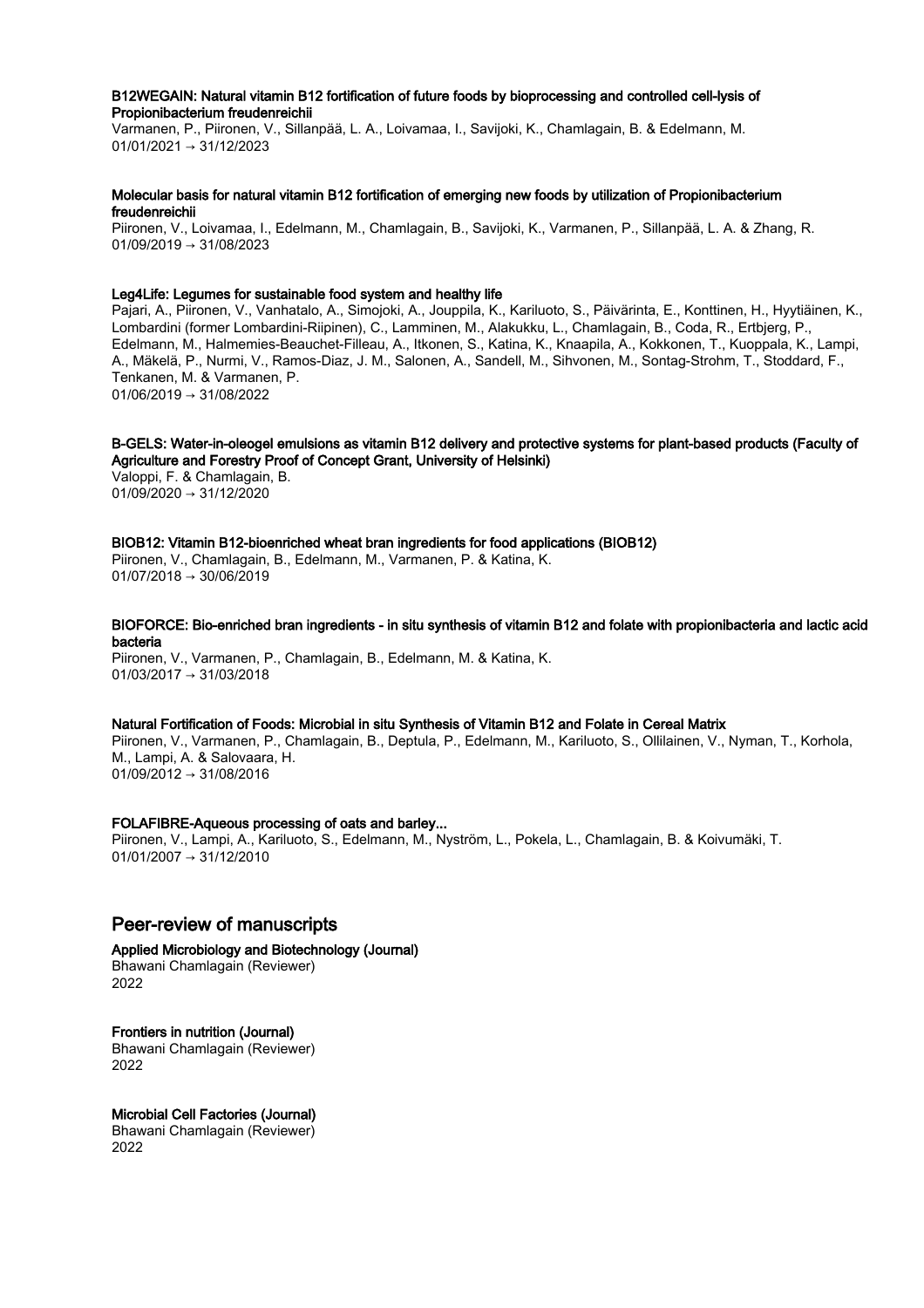### ACS food science & technology (Journal)

Bhawani Chamlagain (Reviewer) 2021

### Food Chemistry (Journal) Bhawani Chamlagain (Reviewer)

2021

# Frontiers in Microbiology (Journal)

Bhawani Chamlagain (Reviewer) 2021

### Frontiers in nutrition (Journal)

Bhawani Chamlagain (Reviewer) 2021

# Frontiers in nutrition (Journal)

Bhawani Chamlagain (Reviewer) 2021

### Journal of Food Composition and Analysis (Journal) Bhawani Chamlagain (Reviewer) 2021

### Journal of Food Composition and Analysis (Journal) Bhawani Chamlagain (Reviewer) 2021

# LWT-Food Science and Technology (Journal)

Bhawani Chamlagain (Reviewer) 2021

### LWT-Food Science and Technology (Journal) Bhawani Chamlagain (Reviewer)

2021

# Microorganisms (Journal)

Bhawani Chamlagain (Reviewer) 2021

### Biocatalysis and agricultural biotechnology (Journal)

Bhawani Chamlagain (Reviewer) 2020

# Food Chemistry (Journal)

Bhawani Chamlagain (Reviewer) 2020

# Foods (Journal)

Bhawani Chamlagain (Reviewer) 2020

## Food Chemistry (Journal)

Bhawani Chamlagain (Reviewer) 2019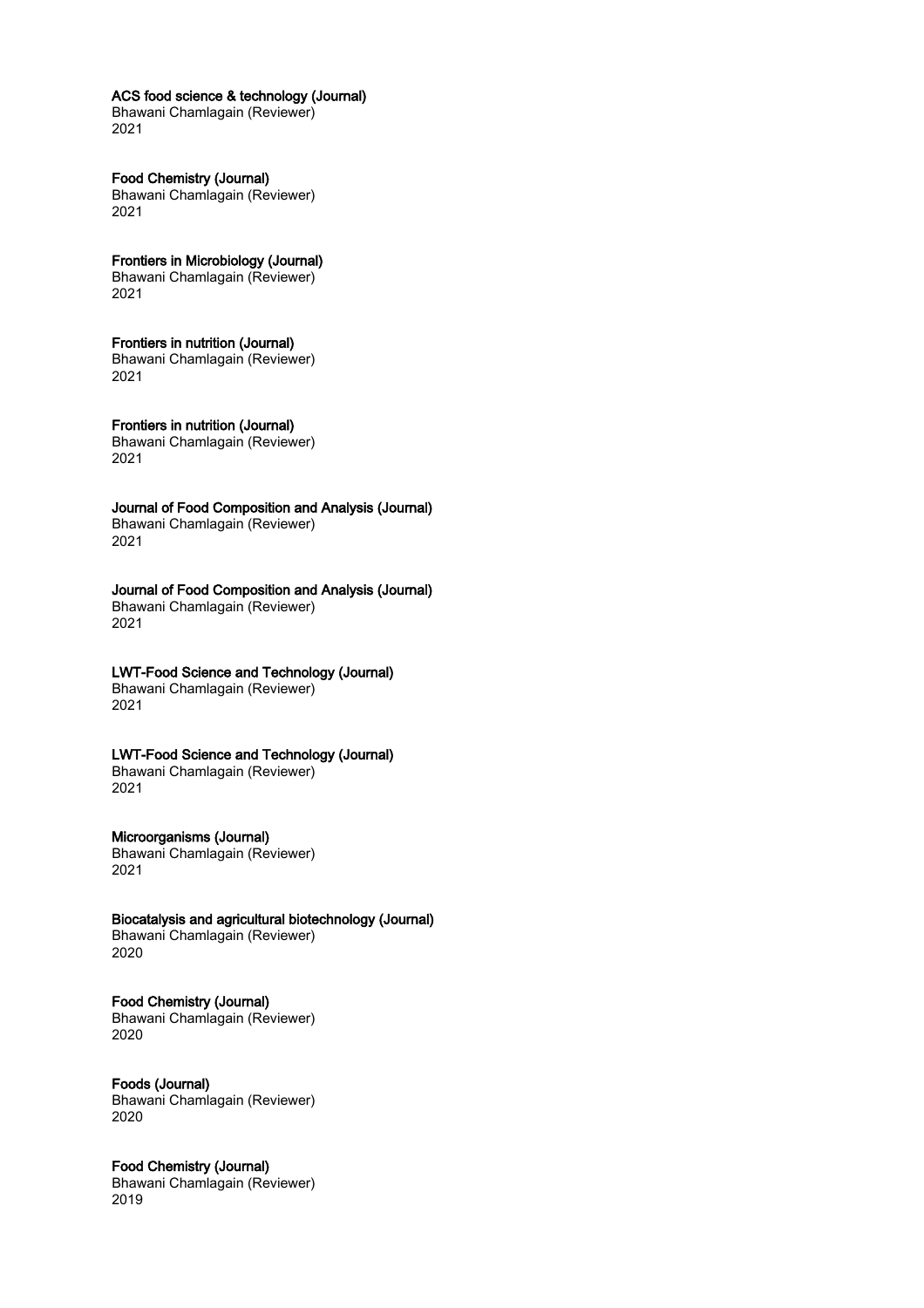Food analytical methods (Journal)

Bhawani Chamlagain (Reviewer) 2019

Journal of food science and technology Nepal (Journal)

Bhawani Chamlagain (Reviewer) 2019

LWT-Food Science and Technology (Journal)

Bhawani Chamlagain (Reviewer) 2019

### Preparative Biochemistry and Biotechnology (Journal)

Bhawani Chamlagain (Reviewer) 2019

### Food Chemistry (Journal)

Bhawani Chamlagain (Reviewer) 2018

International Journal for Vitamin and Nutrition Research (Journal)

Bhawani Chamlagain (Reviewer) 2018

### Journal of food science and technology Nepal (Journal)

Bhawani Chamlagain (Reviewer) 2018

## Antonie van Leeuwenhoek (Journal)

Bhawani Chamlagain (Reviewer) 2017

# Activities

Evaluation of Master thesis Bhawani Chamlagain (Participant) 2022

Evaluation of Master thesis Bhawani Chamlagain (Participant) 2020

### Evaluation of Master thesis

Bhawani Chamlagain (Participant) 2020

# Activities

6th International Vitamin Conference 2021 22-24 September Copenhagen Bhawani Chamlagain (Speaker: Presenter) 22 Sep 2021 → 24 Sep 2021